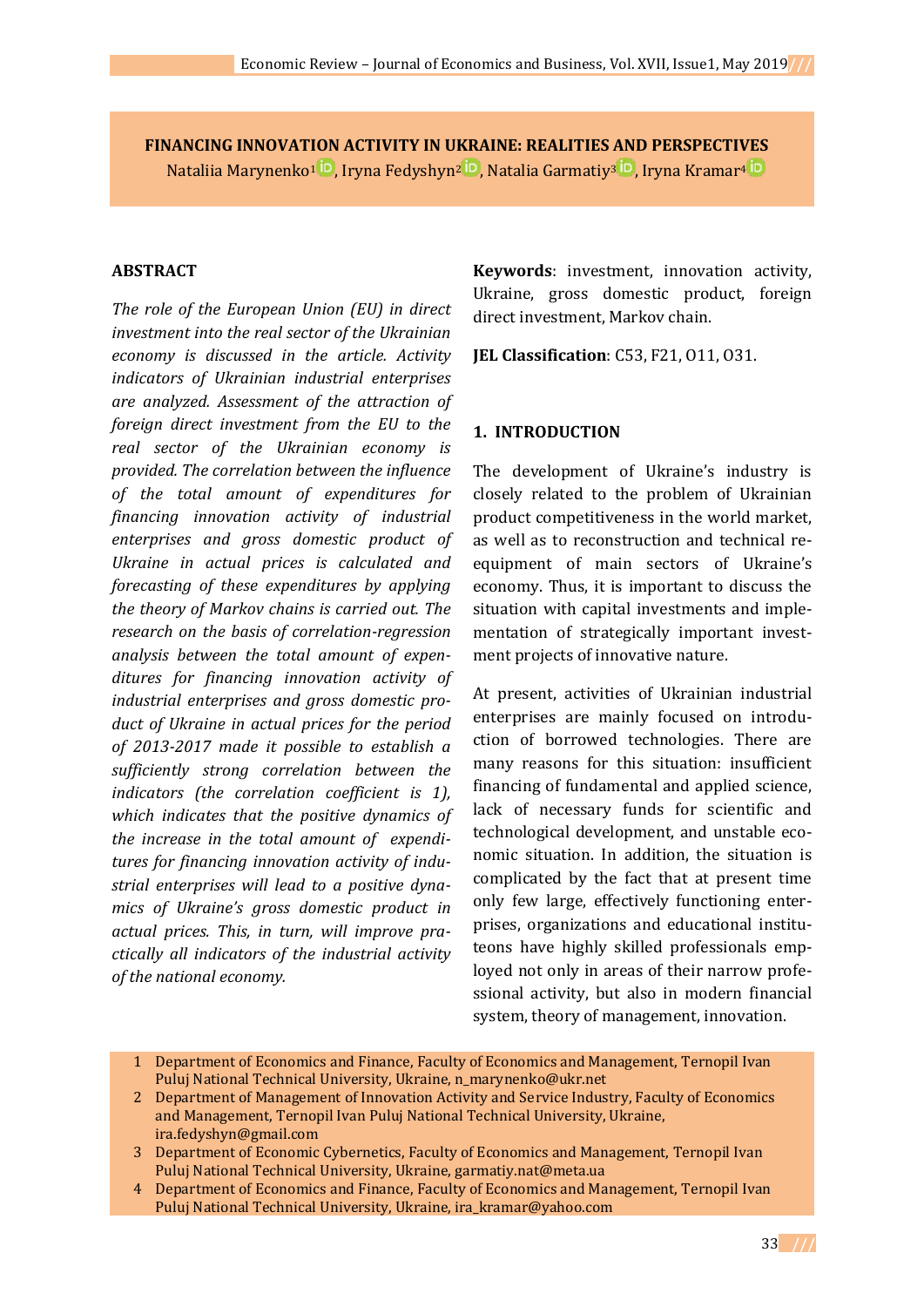A crisis in a number of industries and a decline in the competitive level of developpments are a result of rapid inflation and rising gas tariffs (by 50.5%) and electricity (by 19.0%) for industrial needs for the period of 2017-2018 (National Energy and Utilities Regulatory Commission of Ukraine 2018; National Joint-Stock Company (NJSC) "Naftogaz" of Ukraine 2018). Such a state of affairs significantly affects the level of competitiveness of Ukrainian products, and again is a risk factor for investing.

Serious concerns about further development of domestic industry have been risen (Ilyash & Dzhadan, & Ostasz 2018), since competitiveness of products and enterprises in general depends on the technical level of equipment and its compliance with the pace of scientific and technological progress. The authors state in the paper that during the last five years there has been a decline in the activities of the Ukrainian innovation policy. The problem of financing innovation activities remains unresolved due to the limited budget funds. It is demonstrated not only by a decrease in the number of industrial enterprises engaged in innovation activities, but also by a decrease of the share of innovation products in general production.

Solving the problem of increasing the level of investment project implementation by Ukrainian enterprises requires a solution of complex technical and organizational issues. At the same time, this problem has an important methodological aspect, which includes the selection of the research method and the system of scientific principles on the basis of which the research is made and the selection of means and methods for forecasting national economy development. These will help assessing the effectiveness of innovation policy conduction. The essence of the problem is that the increase of the level of innovativeness of industrial goods is considerably complicated due to the lack of specific, relatively simple and convenient-for-practical-use methods for

estimation and forecast of production activity of economic units-residents in the sphere of tangible and intangible production. Therefore, this issue is required to be solved.

The aim of the paper is to analyze main indicators of Ukraine's industrial enterprises and attraction of foreign direct investments (FDI) from the European Union (EU) into the real sector of Ukrainian economy and to forecast the amount of expenditures for financing innovation activity of industrial enterprises for the period of 2018-2025.

The dynamics of activity of Ukraine's industrial enterprises and its position in the world ratings concerning innovation activity are analyzed in the article.In order to develop a strategy for economic cooperation with the EU countries in attracting investments into innovation activity of industrial enterprises, the experience of Poland and Romania in adapting to the international standards of the EU is further researched. The paper continues with carrying out the economic forecasting of indicators of investment and innovation activity of Ukrainian industrial enterprises using the theory of Markov chains. The last part of the paper belongs to conclusion.

## **2. PREVIOUS RELATED RESEARCH**

Schumpeter (1939), the founder of the theory of innovation, considered innovation as the economic impact of technological change, as the use of new combinations of existing productive forces to solve the problems of business. Innovations are, on the one hand, in contradiction with conservatism, aimed at preserving the existing situation; on the other hand, they aim, within the framework of the strategy of changes, to significantly increase the technical and economic efficiency of the organization.

The concept of innovation has evolved considerably over the last 30 years. To define innovation, characterize it and monitor its evolution, the Organization for Economic Co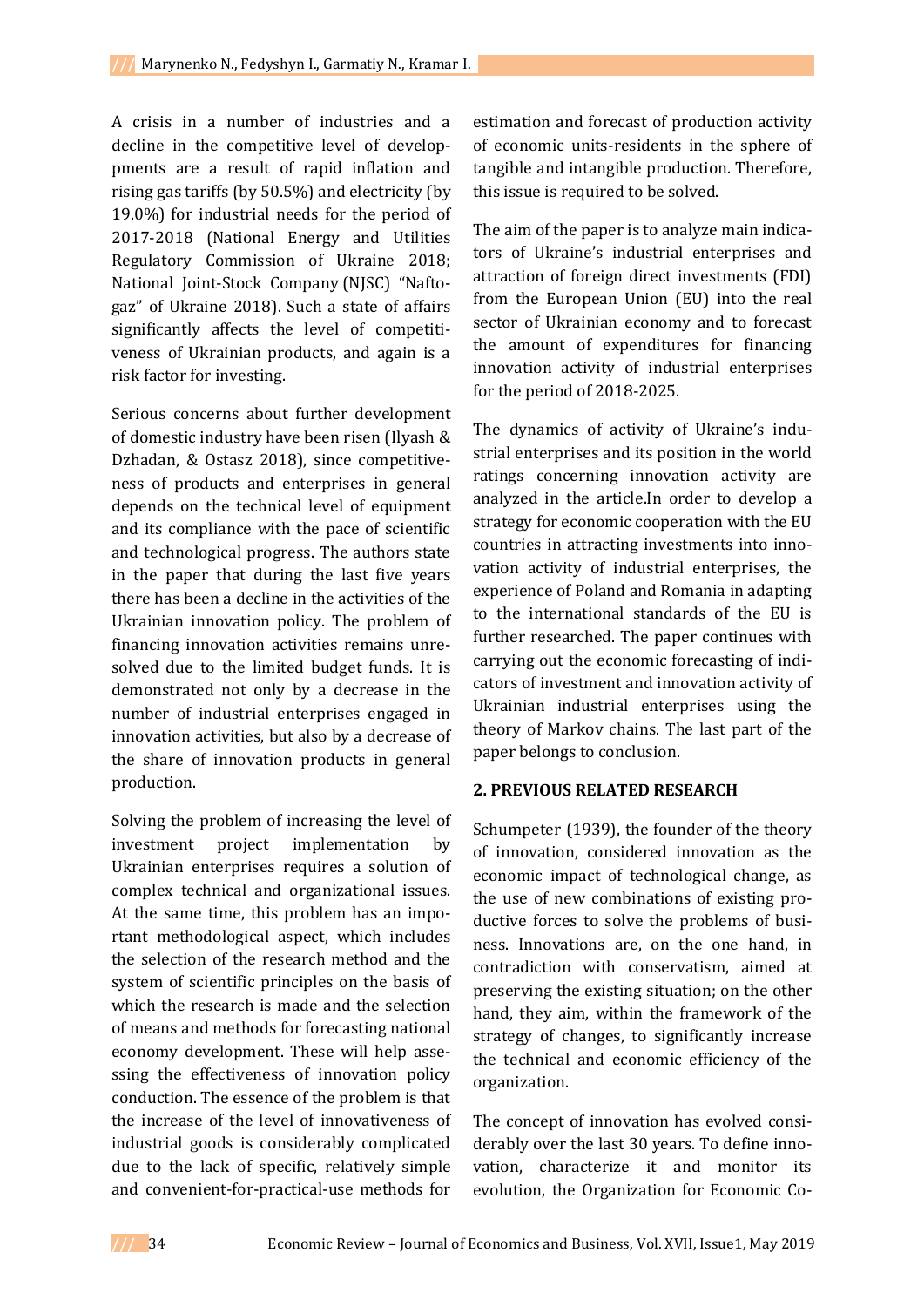operation and Development (OECD) published four editions of the Oslo Manualin 1992, 1997, 2005 and 2018. The first two editions (Manuel d'Oslo 1992; Oslo Manual 1997) focused mainly on the product and process of technological innovation. In 1997, however, the concept of non-technological innovation was introduced. The third edition, dated from 2005 (Oslo Manual 2005), considers four categories of innovation: product, process, organizational and marketing. It must be noted that the product innovation sector goes far beyond the technological dimension. A product is defined as goods or a service, so there are many products that have no technological form and are expressed in the form of services (e.g. services related to information, training, persons and goods). The economic importance of innovation in services is increasingly recognized (Davies &Buisine 2018). In the fourth edition, updates have been done in order to take into account a broader range of innovation-related phenolmena as well as the experience gained from recent rounds of innovation surveys in OECD countries and partner economies and organizations (Oslo Manual 2018).

The theoretical concepts of foreign scientists are of interest and importance, in particular the ones by Levitt who offered the idea concerning some discussions about innovation and imitation. He (1966) stated that no business could afford to even try to be the first in everything in its field and that the use of imitation was one of its survival strategies and growth. According to Levitt, innovation is not the greatest source of novelty at all (1966). He was referring to the fact that when competitors in the same industry copy the innovator (a given firm or industry that has released what is an absolute know-how), they become part of the innovation process (Levitt 1966).Abrams (1971) argued that imitation is only a mean for the creation of goods. Urabe (1988, p.3) said:

"innovation consists of the generation of a new idea and its implementation into a new product, process or service, leading to the dynamic growth of the national economy and the increase of employment as well as to a creation of pure profit for the innovative business enterprise. Innovation is never a one-time phenomenon, but a long and cumulative process of a great number of organizational decision-making processes, ranging from the phase of generation of a new idea to its implementation phase."

Discussions about the nature, determinants, types, and effects of innovation are very active and widespread among scholars in all fields of activity.

Innovations have certain common classification features that assume their key role in the process of changing and implementing new combinations of existing and new knowledge. In the writings (Romer 1990, Rivera-Batiz & Romer 1991) the issues of the impact of innovations on market economy are actualized. In particular, these authors showed through simulation that technical progress for the country's economy is provoked by endogenous factors and they integrated technological innovation into a long-term economic analysis. These works are of significant interest for domestic researches in terms of updating and focusing on endogenous factors of impact on innovative development of enterprises and can serve as the basis for forecasting the development of industry in the regions of Ukraine and economy in general. But, in general, the concept of innovation is rather complex and multifaceted. Despite many studies, the generally accepted definition of innovation in science does not exist (Kogabayev& Maziliauskas 2017).

Nowadays, the world's economies face severe challenges concerning unstable political situations, military conflicts, unemployment, inflation, declining indices of industrial developpment, rapid scientific and technological progress, and globalization processes. These can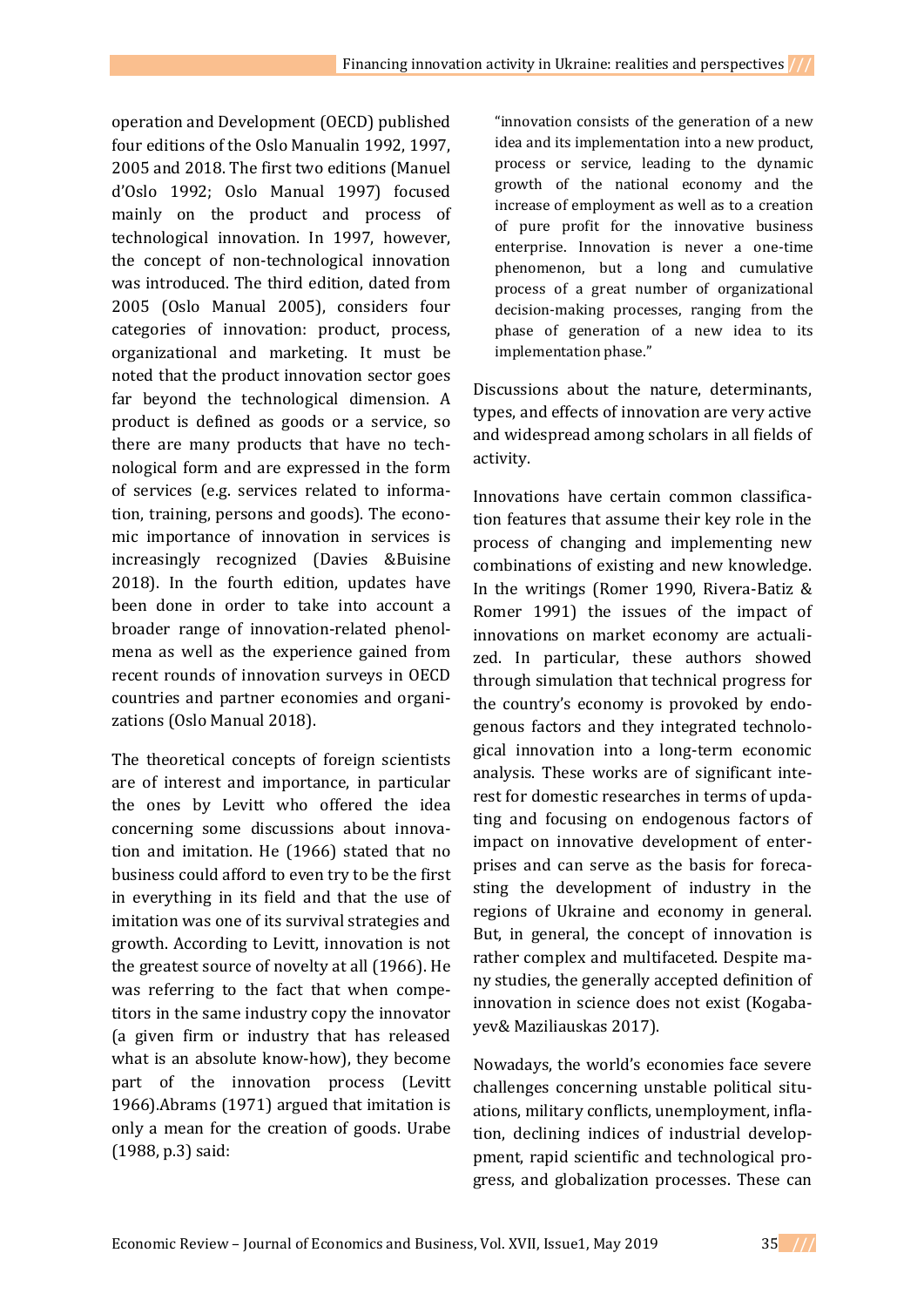result in negative impacts on the enterprise competitiveness. The inability to define the complexity of the real world, all of its systems and organizations, plus changing dynamics of the system, and its relationship with the players, put the researcher in a position of uncertainty for the prediction of events in a complex system within a time frame (Argentine-German Chamber of Industry and Commerce 2009).

Generalized definitions of innovation applicable in all economic sectors of the System of National Accounts (SNA) to support international comparison of innovation in each sector, as well as monitoring and evaluation of innovation policies that have been implemented are proposed in Gault (2016). The notion and concepts of innovation activity in the Ukrainian literature became actively used only during the period of transition to market economy. By that time, the concept of scientific and technological progress was used, and some issues of innovations were developed only within the limits of economic achievements and the necessity of introduction of new technology into production and military sphere in Ukraine and the Soviet Union in general.

In the paper (Khariv & Mykytiuk, 2014) it was proven that one of the factors which slow down the innovation development of Ukrainian enterprises is the lack of financial resources. In the paper (Khariv *et al*., 2015), the authors explore the condition of innovative and technological development of enterprises of the western region of Ukraine and provide suggestions for ensuring their competitiveness in unstable environment. However, in the writings of Khariv *et al*. (2015), no attention was paid to determining the correlation between the amount of expenses on innovation activity of industrial enterprises and Ukraine's GDP. In the article (Hladynets, 2014),the forecast of innovation activity using economic and mathematical methods was carried out. However, this forecast was

extrapolated and implemented only for a short period of time (3 years), which will not make it possible to strategize on enterprise's development in the short and long term.

Characteristic features of innovation activity of industrial enterprises which are of interest in terms of their forecasting, are presented in the work of Rosokhata (2014). Suggestions on the methodology of perspective directions forecasting of innovative development are given in the paper. But issues related to the definition of events with the finite number of possible finals, in which future depends on the current state but does not depend on the past are unresolved.

The dependence of industry's efficient functioning on innovation activities has been proven by Ilyash, Dzhadan and Ostasz (2018). The mathematical model of correlation between the industrial products' revenue and the indices of innovation activities of the Ukrainian industry was developed in the article. The impact was modeled of the increase in financing innovation activities by 1 hryvnia (UAH) on the increase in industrial products' revenue, the impact of the increase in the introduction of new technological processes by 1 unit on the increase in the revenue of industrial products, and the increase in the development of innovation types of products by 1 unit on the increase in volumes of sold industrial products for 2005-2016. The obtained results of analyzing innovation development indices made it possible to determine the degree of influence on the index of revenue of industrial products, where the most influential factor was financing innovation activities and the least influential – introduction of new technological processes. But it is expedient to determine the correlation between expenditures on innovation activity of industrial enterprises and gross domestic product (GDP) of Ukraine in actual prices, as well as to forecast the total amount of the expenditures on innovation activities of industrial enterprises. It should be noted that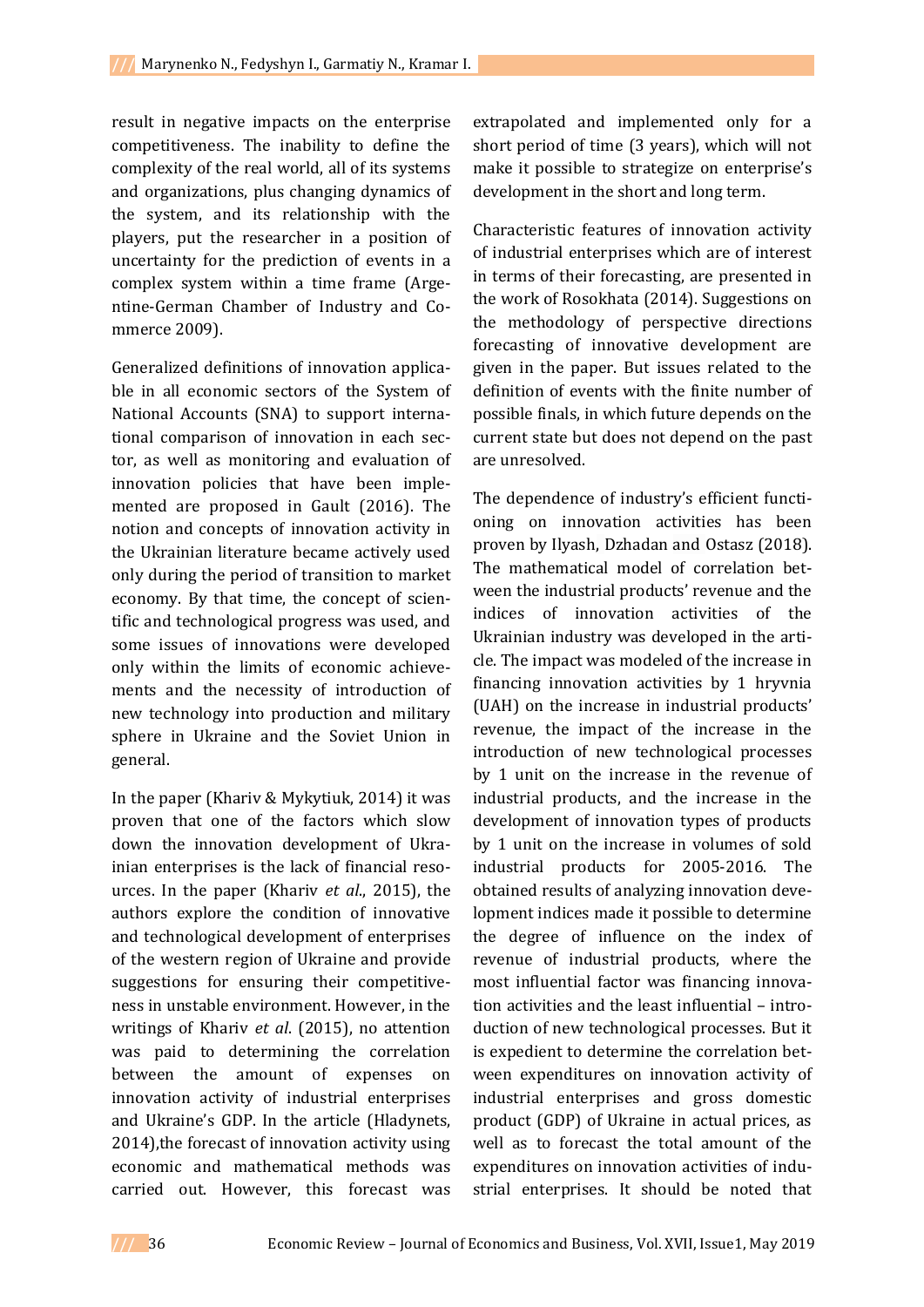almost no attention is paid to the forecasting method of economic and social processes by Markov chains with discrete states in the scientific researches of domestic and foreign scientists, which is the basis of the research presented in this paper.

### **3. METHODOLOGY**

Data for GDP and FDI into Ukrainian economy are provided by the State Statistics Service of Ukraine. All data cover the period of 2010- 2017, while forecast is carried out for 2018- 2025. The forecast of financing innovation activities of industrial enterprises is made with the use of the theory of Markov chains. A Markov chain is a sequence of random events with a finite or countable number of outcomes, characterized by the property that, with a fixed present, future is independent from the past.

The random process occurring in the system S is called the Markov process. For every time  $t_0$ the probability of any state of the system in future (for  $t$  t<sub>0</sub>) depends only on its state in the present time (at  $t = t_0$ ) and does not depend on when and how the system came to this state. In other words, the future state of the system depends on the present and does not depend on its "pre-history". But the Markov random process (Markov chains) with discrete states is the most interesting for economic forecasting. In that case we assume that for each condition of the system, the probabilities of transitioning to another condition at one step are known. We will mark the probability of transition of system S from the condition "i" to the condition "j" over a period of time from  $t_0$  to t by  $p_{ij}$ . Let system S have "n" possible conditions  $S_1$ ,  $S_2$ , ...  $S_n$ , then we will introduce the transition probabilities  $p_{ij}$  in the form of the transition matrix  $\|pi\|$ :

$$
||p_{ij}|| = \begin{vmatrix} p_{11} & p_{12}p_{1j} \\ p_{21} & p_{22}p_{2j} \\ p_{n1}p_{n2}p_{nj} \end{vmatrix}
$$
 (1)

In other words, applying the theory of Markov chains for economic processes forecasting the present state of the country`s economy is taken into account and the vector of strategic economic development is imposed, that is, the system goes into another state gradually, step by step.

The sum of all elements of each line of the matrix is equal to 1. That is, for a time interval "t" the Markov chain will necessarily transform from the condition "i" into one of the admissible conditions "j" (Rohatynskyi & Garmatiy 2015).

$$
\sum_{j=1}^{n} p_{ij} = 1 \tag{2}
$$

The square matrix  $\|p_{ii}\|$  of input indicators for investments and the sales volume of Ukrainian industrial products will be considered as the stochastic one, since all its elements are not negative and the sum of all elements of each line of the matrix is equal to 1. In addition to the matrix of transition probabilities, it is necessary to have the vector of the initial condition of the  $p_i$  system to completely specify the Markov chain. Vector-line  $p_i$  is a probabilistic vector. All elements of the vector are non-negative, and the sum of the elements is equal to 1, that is:

$$
\sum_{j=1}^{n} p_{ij}(t_0) = 1(3)
$$

The initial condition of the system can be set using a probabilistic vector-line, one of its elements is equal to 1 and all other elements are equal to 0.

It is proved that the probability vector of the Markov chain at time "t" equals the product of the probability vector at the initial moment " $t_0$ " and the transition matrix, that is:

$$
p_{(t)} = p_{(t_0)} * ||p_{ij}|| \tag{4}
$$

Methodology of applying the theory of Markov chains for economic processes is quite new and allows taking into account the stochastic and discrete phenomena occurring in the socio-economic world. It is worth mentioning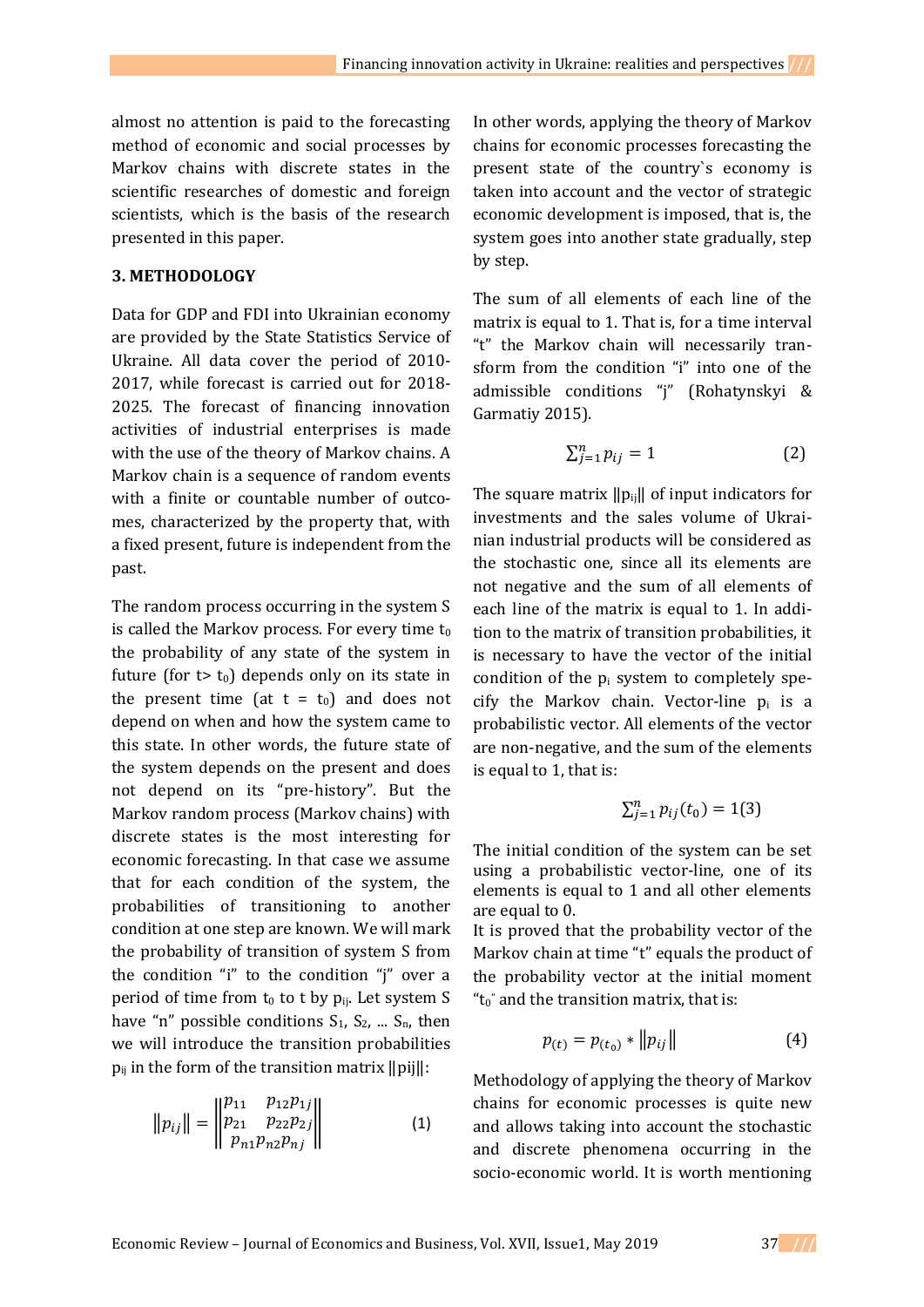that classical methods of forecasting based on extrapolation or expert methods do not consider the elements of randomness. Most economic and social processes develop as the casual ones under the influence of some factors. It is necessary to construct a probabilistic model in order to predict the future state of these processes (Rohatynskyi & Garmatiy 2015).

In order to understand future processes and to adjust the strategy of Ukraine's economic development in terms of implementing investment resources, the forecast of investment indicators and volume of sold products by industrial enterprises of Ukraine for 2010- 2017 was carried out in the MATLAB software, a program evaluation instrument for economic-mathematicalmodeling implemented in modern information systems.

#### **4. EMPIRICAL RESULTS AND DISCUSSION**

## **4.1. Technological and industrial development of Ukrainian economy and experience of neighboring countries in attracting FDI**

By the level of technology, the Ukrainian industry is one third behind the EU indicators. The share of high-tech production in exports lags behind four to eight times, and energy efficiency lags behind ten times. Due to introduction of new technologies, GDP growth is 0.7%. Over the years of Ukraine's independence, new types of equipment have decreased by 14.3 times, and the share of innovation-active industrial enterprises has decreased by five times (Zhmierienietskii 2017; World Bank). In 2014, there was a significant acceleration of industrial production decline, which by the end of the year amounted to 10.2%. Negative dynamics was demonstrated by all major aggregate types of industrial activity: reduction of output in the extractive industry and the development of quarries was 13.7%, the processing industry – 9.3%, electricity, gas, steam and air conditioning supply

– 6.6%. This trend was largely due to a downfall of production in Donetsk and Lugansk regions (31.5% and 42% respectively in 2014) at the territories where the anti-terrorist operation took place (IAC 2015).

After a decline of industrial production, which deepened during 2012-2015, in 2016 there was a growth of industrial production by 2.8%, which was mainly the result of the production growth (by 4.3%). In the extractive industry in 2016, compared to 2015, indices of industrial output declined by 0.2%. The highest growth rates among all industries in 2016 were recorded in the production of coke and refined products – 8.7%, but this was mainly due to the low base of comparison, since in 2015 industry fell by almost 20% (Sobkevych *et al*., 2017). At present, activities of the Ukrainian industrial enterprises are mainly focused on introduction of austerity, which is an effective way of survival under crisis but only in the short term (Fedyshyn, 2017).

Innovation directly affects GDP which is proved by the Bloomberg Innovation Index. It takes into account the intensity of research and development, the added value of manufactured products, productivity of the economy, and efficiency of the "tertiary" industry (implied in the intellectual and other industries). The top ten innovative countries, according to 2018 data, include South Korea, Sweden, Singapore, Germany, Switzerland, Japan, Finland, Denmark, France, and Israel. In the top 50, Ukraine was the worst in terms of economic productivity and was among the top three outsiders concerning industry profitability. Ukraine lost four positions compared to 2007, occupying the 46th place. Ukraine is ahead of Cyprus, South Africa, Iran, and Morocco. At the same time, it keeps a high 21<sup>st</sup> position according to the tertiary efficiency and the 27<sup>th</sup> position by its patent activity (Bloomberg 2018).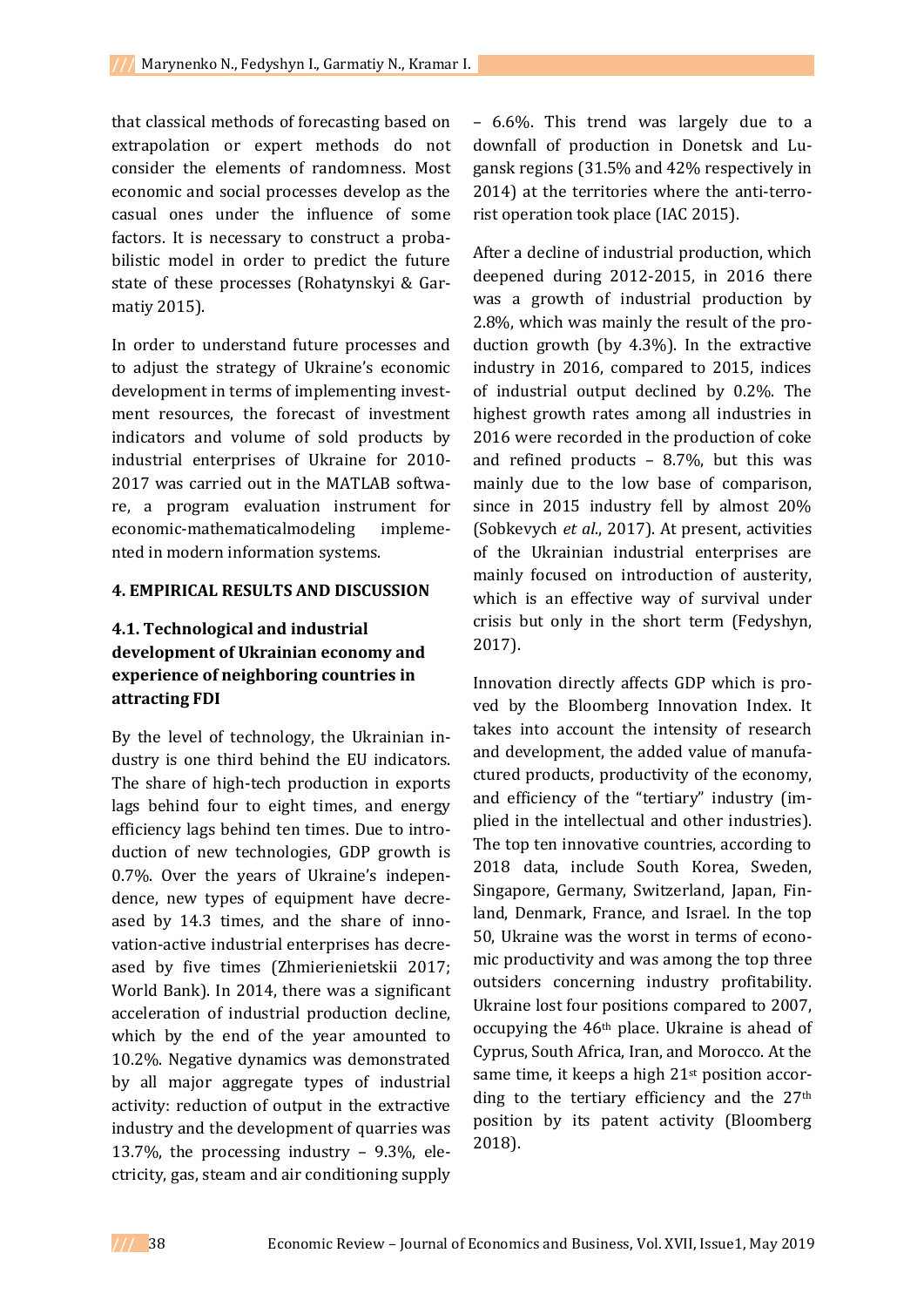According to another annual survey – the Global Innovation Index, Ukraine's position is even worse: the 64th place between Serbia and the Seychelles (Kornyliuk & Kharlamov & Shyshatskyi 2016; Global Innovation Index 2018). A global survey of company executives in 2017 testified that half of the companies believe that innovation efforts have a significant effect on their revenue growth through sales growth. Every fifth innovation-leading company expects a 15.0% increase in revenue over the next five years after launching innovations (Zhmierienietskii 2017).

The experience of Poland testifies that in 2004 not all Polish companies (especially small and medium-sized enterprises) were able to overcome the competitive pressure from the EU member states and adapt to the EU standards. Coal and metallurgical enterprises were in a difficult situation due to high cost, low productivity, and non-compliance with the EU safety requirements. About 80 thousand Polish farmers stopped growing beetroot and five sugar factories were closed within the framework of the sugar industry reform in the EU in 2006-2009 (Doliwa-Klepacka &Doliwa-Klepacka 2008). Gdansk shipyard turned out to be in a tough condition, and Szczecinskaya was completely closed.

Poland received about 5 billion euro annually from the European budget, which is about 2% of the country's GDP. At the same time, Warsaw's contributions were less than half of these amounts. Thus, according to the Committee of European Integration by January 1, 2009, the Republic of Poland received EUR 26.5 billion, and membership fees totaled EUR 12.5 billion. This means that after four and a half years of membership the country received EUR 14 billion more than it paid to the joint budget (Kałużyńska, Smyk & Wiśniewski 2009). The balance of budget payments amounted to EUR 13.7 billion in 2009-2010. Warsaw received about EUR 12 billion from the Community funds during 2004-2006, while in 2007-2013 this amount was about

EUR 68 billion. However, there are some difficulties. Government debt is increasing, imports exceed exports, some enterprises have not been able to overcome compe-tition and adapt to the EU standards. As a result of the implementation of the Common Agricultural Policy, the country is forced to restrain the development of agricultural production, and the level of support for Polish agrarians is much lower than in Western European countries. Significant outflow of labor led to a shortage of skilled workers (Lozhechkin 2012).

Romania has attracted more FDI since joining the EU, creating new jobs, witnessing economic growth, higher living standards, saving and investing, ensuring better customer protection and increasing competition, developping capital markets, *etc*. (Simionescu 2018). All these advantages have also helped to attarct foreign investors to Romania. Unlike other countries that have recently joined the EU, Romania and Poland reached the highest level of FDI inflows during the precrisis period (2005-2008). This result for Romania is explainned by Simionescuas an acceleration of privatization on the background of preparations for the EU integration and by the increased confidence of foreign investors. In 2008, Romania was the 10<sup>th</sup> EU country according to the attracted FDI volume. After the crisis, however, Romania has not remain-ned a country as attractive as Poland. The advantages of European economic integration for Romania are counterbalanced by fierce competition with firms in the old EU member states, the competitive pressures of the single market, and rapid technological change, which can bring unemployment in the short term as a result of the restructuring of businesses and sectors.

# **4.2 Analysis of the dynamics of industrial enterprise performance and foreign economic flows between Ukraine and the EU**

The dynamics of indicators of FDI attracted from the EU into the real sector of the

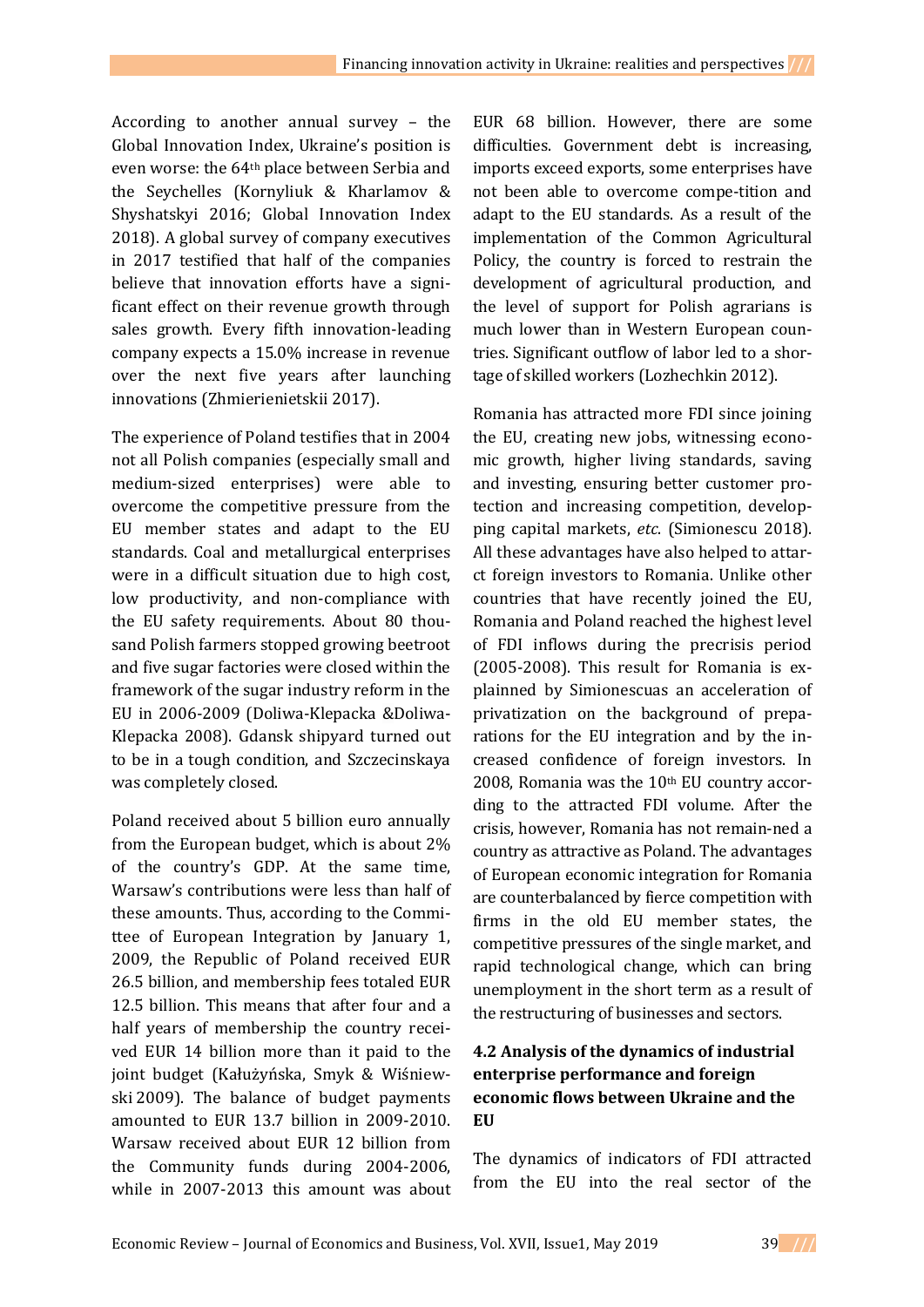Ukrainian economy is an important indicator of effectiveness of cooperation with the EU. Nowadays, the potential for attracting FDI from the EU countries is not enough. This results in the reduction of FDI accumulated in the Ukrainian economy from EU countries in 2016 by 1.2% – from US\$ 26.4 billion by January 1, 2016 to US\$ 26.1 billion by December 31, 2016. Industry was the most interesting for investing among all spheres of the real sector. However, in 2016, its investment by EU countries decreased by 6.4%. The key European investors in the Ukrainian industry with a total share of 69.3% were Cyprus (24.3% of the FDI accumulated in industry), the Netherlands (19.3%), Germany (10.5%), Austria (2.7%), Poland (2.7%), Luxembourg  $(2.3\%)$ , and Sweden  $(2.2\%)$ . It should be noted that in recent years there has been a significant reduction in FDI from Germany, which has been a leading investor for the Ukrainian industry for many years. This is due to the fact that the majority of German investments were concentrated in the Ukrainian metallurgy enterprises, a large part of which were located in the temporarily occupied territories, while other industries

The analysis of the dynamics of foreign economic flows between Ukraine and the EU testifies of a number of negative trends, including reduction of total investments from EU countries into the Ukrainian industry and agrarian sector; deterioration of the geographical structure of FDI in industry due to the reduction of Germany's share and the exit of offshores (Cyprus, partly the Netherlands); subordination of foreign trade with the EU to the objectives of providing EU countries with Ukrainian primary goods and the use of Ukraine as a market for European high-tech products (Sobkevych *et al*., 2017).

Indicators of investments and amount of sold industrial production of Ukraine in 2010-2017 are presented in Table 4.1. More total amount of expenditures on financing innovation activity of industrial enterprises should lead to higher growth rates of the amount of sold innovative products. But this is not always the case.

With the increase of investments into industry during 2010-2017, the share of funds, adderssed exclusively to innovation activity, varies considerably from year to year. Unfortunately, only UAH 9,117.5 million was spent on

| Year | Capital<br>investment<br>in industry,<br>mln.UAH | Amount of<br>sold<br>industrial<br>products,<br>mln. UAH | Total amount of<br>expenditures for<br>financing<br>innovation activity<br>of industrial<br>enterprises,<br>mln. UAH | Amount of sold<br>innovation<br>products by<br>industrial<br>enterprises,<br>mln. UAH | Share of sold<br>innovation<br>products in the<br>amount of<br>industrial<br>products,% |
|------|--------------------------------------------------|----------------------------------------------------------|----------------------------------------------------------------------------------------------------------------------|---------------------------------------------------------------------------------------|-----------------------------------------------------------------------------------------|
| 2010 | 55,384.4                                         | 1 043,110.8                                              | 8,045.5                                                                                                              | 39,638.2                                                                              | 3,8                                                                                     |
| 2011 | 78,725.8                                         | 1305,308.0                                               | 14,333.9                                                                                                             | 49,601.7                                                                              | 3,8                                                                                     |
| 2012 | 91.598.4                                         | 1367,925.5                                               | 11,480.6                                                                                                             | 45,141.5                                                                              | 3,3                                                                                     |
| 2013 | 97,574.1                                         | 1 3 2 2 , 4 0 8 . 4                                      | 9,562.6                                                                                                              | 43,639.5                                                                              | 3,3                                                                                     |
| 2014 | 86,242.0                                         | 1428,839.1                                               | 7,695.9                                                                                                              | 35,721.0                                                                              | 2,5                                                                                     |
| 2015 | 87,656.0                                         | 1776,603.7                                               | 13,813.7                                                                                                             | 24,872.5                                                                              | 1,4                                                                                     |
| 2016 | 117,753.6                                        | 2 158,030.0                                              | 23,229.5                                                                                                             |                                                                                       |                                                                                         |
| 2017 | 143.300.0                                        | 2625,862.7                                               | 9,117.5                                                                                                              | 18.381.0                                                                              | 0,7                                                                                     |

Table 4.1 *Indicators of investments and amount of sold industrial production of Ukrainein 2010-2017*

Source: State Statistics Service of Ukraine

faced significant losses from the breakdown of technological and industrial ties with the noncontrolled territories (Sobkevych *et al*., 2017).

innovation activity of the total UAH 143,300.0 million invested in the Ukrainian industry in 2017. The amount of innovation products sold by industrial enterprises has a negative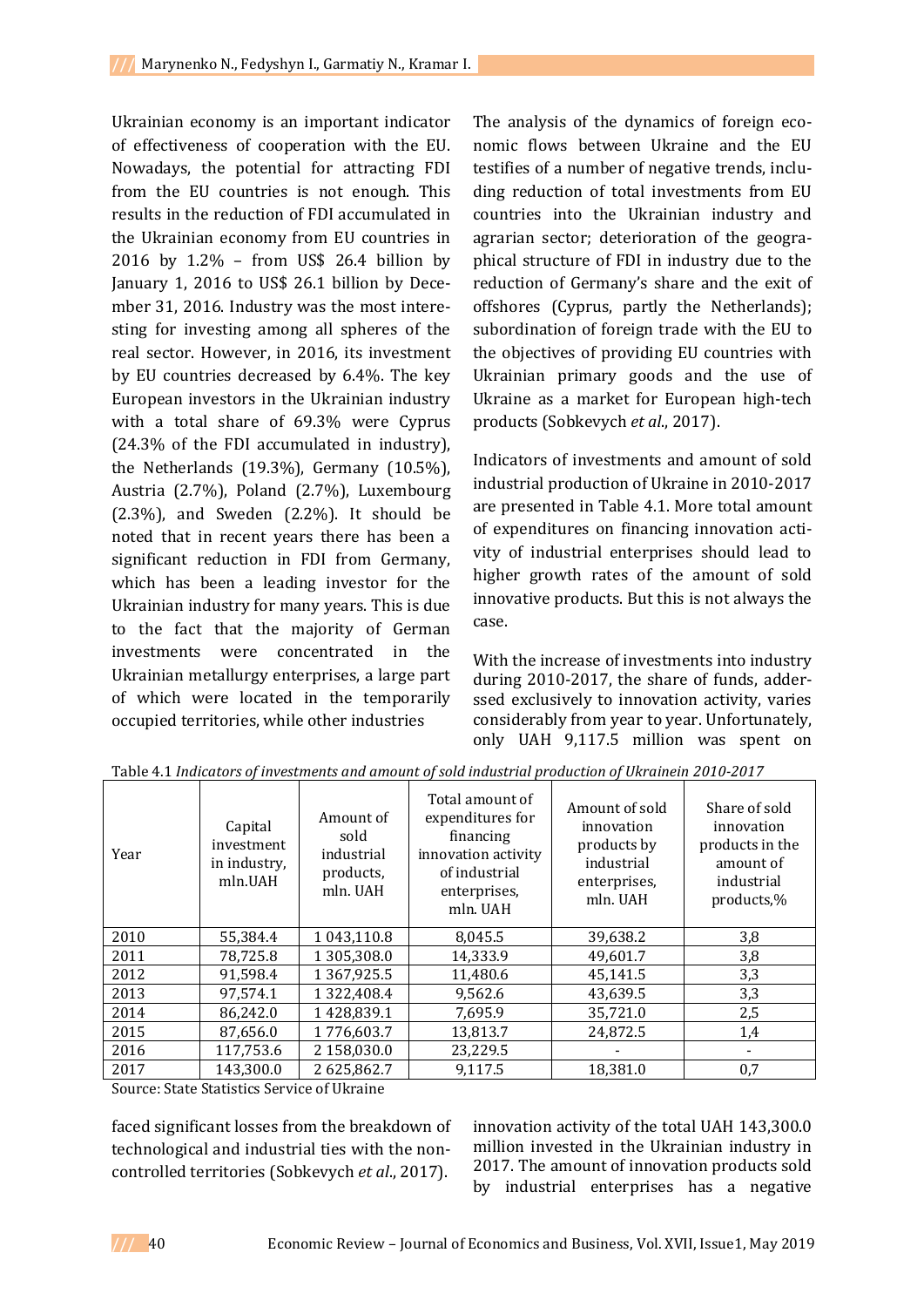tendency of decrease from 2011 to 2017. During the analyzed period, the share of sold innovation products in the total amount of industrial production sharply decreased annually. The dynamics of Ukraine's GDP (in actual prices) in 2013-2017 is provided in Table 4.2.

The input matrix of the amount of financing expenditures is determined as:

>> A=[9563 7696 13814 23230 9118]

The correlation using the "corrcoef" function of the MATLAB software is estimated:

Table 4.2 *Ukraine's GDP (in actual prices) for the period of 2013-2017.*

| Year                                          | 2013      | 2014      | 2015      | 2016      | 2017      |
|-----------------------------------------------|-----------|-----------|-----------|-----------|-----------|
| Ukraine's GDP (in actual<br>prices), mln. UAH | 1.465.198 | 1,586.915 | 1.988.544 | 2,385.367 | 2.983,882 |

Source: State Statistics Service of Ukraine

Ukraine's GDP (in actual prices) for the period from 2013 to 2017 showed the tendency to increase. A toolkit that takes into account randomness and unpredictability in the ability to implement investment policy, took into account quite significant endogenous and exogenous factors including political situation in the East of Ukraine, investors' desire to invest in the national economy, its slow reformation, as well as the desire and ability of modern business managers to innovate, which affect both the total expenditures for financing innovation activities of industrial enterprises and Ukraine's GDP. Thus, the expenditures for innovations of the national economy were stochastic.

### **4.3. Simulation and forecast of the total amount of expenditures for financing innovation activities of industrial enterprises in Ukraine**

On the basis of correlation-regression analysis and using MATLAB software, a correlation between the matrix "total amount of expenditures for financing innovation activities of industrial enterprises" (Table 4.1) and the matrix "Ukraine's GDP in actual prices for the period of 2013-2017" (Table 4.2) is estimated. For doing so a matrix of GDP values is specified:

>> Z=[1465 1587 1989 2386 2983]

 $Z =$ 

1465 1587 1989 2386 2983

>> corrcoef (A,Z)

 $ans =$ 

1.0000 0.2676 0.2676 1.0000

Thus, the calculations testify that the correlation density of the link between indicators is significant and is equal to 1, that is, if there is a positive dynamics of financing innovation activity of industrial enterprises, accordingly, there will be the positive dynamics of Ukraine's GDP.

To carry out the forecast, the data of Table 1 are presented in the matrix form.

The matrix of the input data of the total amount of expenditures for financing innovation activity of industrial enterprises for the period from 2013 to 2017 is as follows:

>> A=[9563 7696 13814 23230 9118]

 $A =$ 

- 9563 7696 13814 23230 9118

The estimated amount of financing for 5 years would be: 63421

>> B=[63421 63421 63421 63421 63421]

 $B =$ 

63421 63421 63421 63421 63421

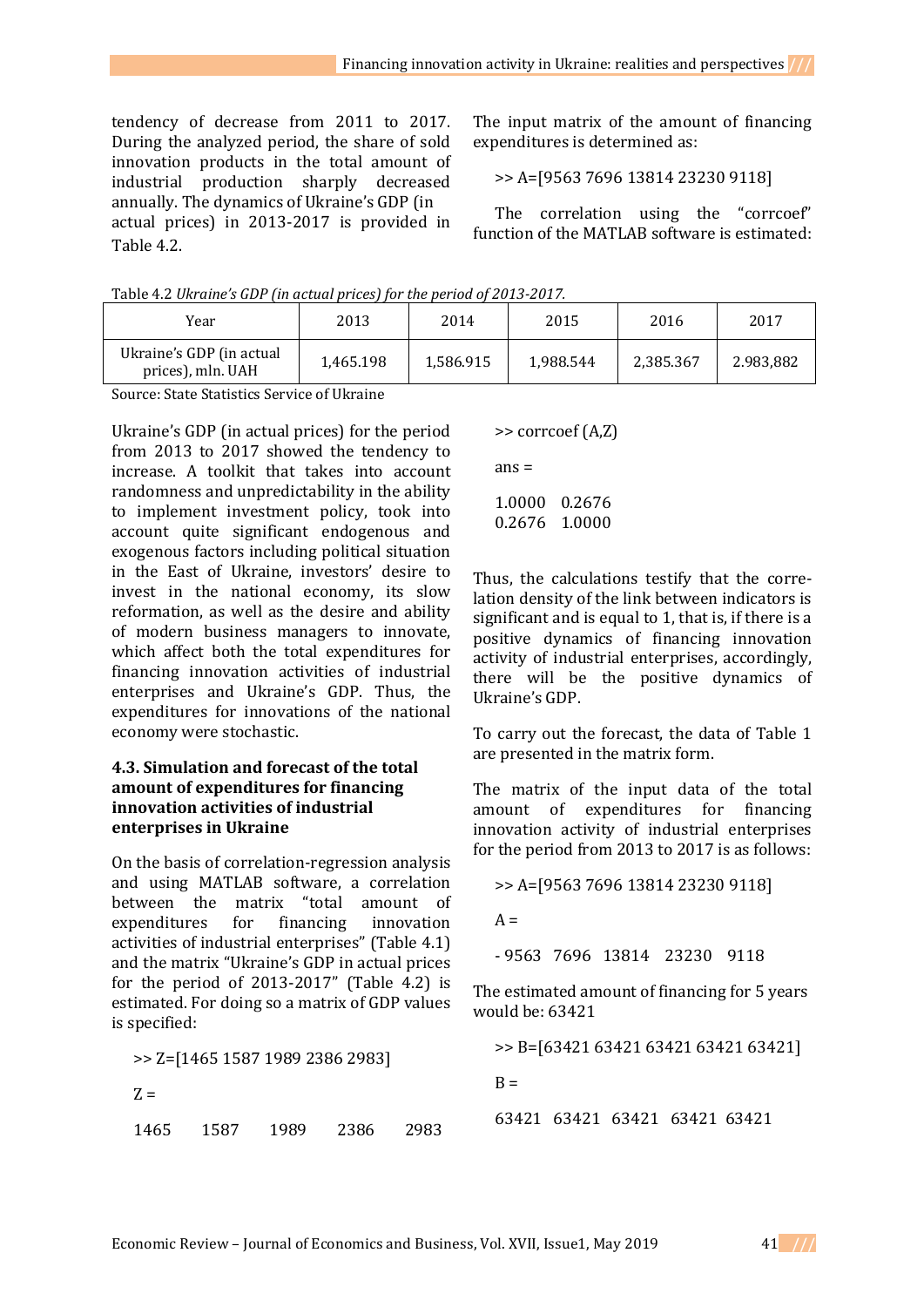The ratio of expenditures of each year to the total expenditures:

>> rdivide(A,B)  $ans =$ 0.1508 0.1213 0.2178 0.3663 0.1438

The matrix of transitions will be as follows:

|                     | $\Rightarrow$ C=[0.15080.1213              | 0.2178 | 0.3663 |
|---------------------|--------------------------------------------|--------|--------|
| 0.1438;0.12130.2178 |                                            | 0.3663 | 0.1438 |
|                     | 0.1508;0.2178   0.3663                     | 0.1438 | 0.1508 |
| 0.1213;0.3663       | 0.1438                                     | 0.1508 | 0.1213 |
|                     | 0.2178;0.1438 0.1508 0.1213 0.2178 0.3663] |        |        |
|                     |                                            |        |        |
| $C =$               |                                            |        |        |

|  | 0.1508  0.1213  0.2178  0.3663  0.1438 |  |
|--|----------------------------------------|--|
|  | 0.1213  0.2178  0.3663  0.1438  0.1508 |  |
|  | 0.2178  0.3663  0.1438  0.1508  0.1213 |  |
|  | 0.3663 0.1438 0.1508 0.1213 0.2178     |  |
|  | 0.1438  0.1508  0.1213  0.2178  0.3663 |  |

It is assumed that at the initial time (2017) the system will be in the condition  $S_0$ . Probability of condition  $p_{(0)} = 1$ . The vector of the initial condition of the system is written as  $p_{(0)} = [0\ 0\ 0\ 0\ 1]$ .

>> p=[0 0 0 0 1] p = 0 0 0 0 1

The state of the system until the condition stabilizes is determined as:

 $p1 =$ 0.1438 0.1508 0.1213 0.2178 0.3663  $>> p2 = [p1*C]$  $p2 =$ 0.1989 0.1813 0.1813 0.1989 0.2397  $>>$  p3=[p2\*C]  $p3 =$ 0.1988 0.1948 0.1948 0.2026 0.2090  $>> p4=[p3*C]$  $p4 =$ 0.2003 0.1986 0.1986 0.2003 0.2023  $>>$   $p5=[p4*C]$  $p5 =$ 0.2000 0.1996 0.1997 0.2002 0.2006 >> p6=[p5\*C]  $p6 =$ 0.2000 0.1999 0.1999 0.2000 0.2001 >> p7=[p5\*C]  $p7 =$ 0.2000 0.1999 0.1999 0.2000 0.2001  $>>$   $p8=[p7*C]$  $p8 =$ 0.2000 0.2000 0.2000 0.2000 0.2000

The results of simulation are presented in Table 4.3.

 $>> p1=[p*C]$ 

Table 4.3 *The results of simulation and forecast of the amount of expenditures for financing innovation activity of industrial enterprises for the period of 2018-2025*

| Year | Probabilistic conditions of the predicted system (p) |                |                |        |                |  |
|------|------------------------------------------------------|----------------|----------------|--------|----------------|--|
|      | P <sub>1</sub>                                       | P <sub>2</sub> | P <sub>3</sub> | P4     | P <sub>5</sub> |  |
| 2018 | 0.1438                                               | 0.1508         | 0.1213         | 0.2178 | 0.3663         |  |
| 2019 | 0.1989                                               | 0.1813         | 0.1813         | 0.1989 | 0.2397         |  |
| 2020 | 0.1988                                               | 0.1948         | 0.1948         | 0.2026 | 0.2090         |  |
| 2021 | 0.2003                                               | 0.1986         | 0.1986         | 0.2003 | 0.2023         |  |
| 2022 | 0.2000                                               | 0.1996         | 0.1997         | 0.2002 | 0.2006         |  |
| 2023 | 0.2000                                               | 0.1999         | 0.1999         | 0.2000 | 0.2001         |  |
| 2024 | 0.2000                                               | 0.1999         | 0.1999         | 0.2000 | 0.2001         |  |
| 2025 | 0.2000                                               | 0.2000         | 0.2000         | 0.2000 | 0.2000         |  |

Source: State Statistics Service of Ukraine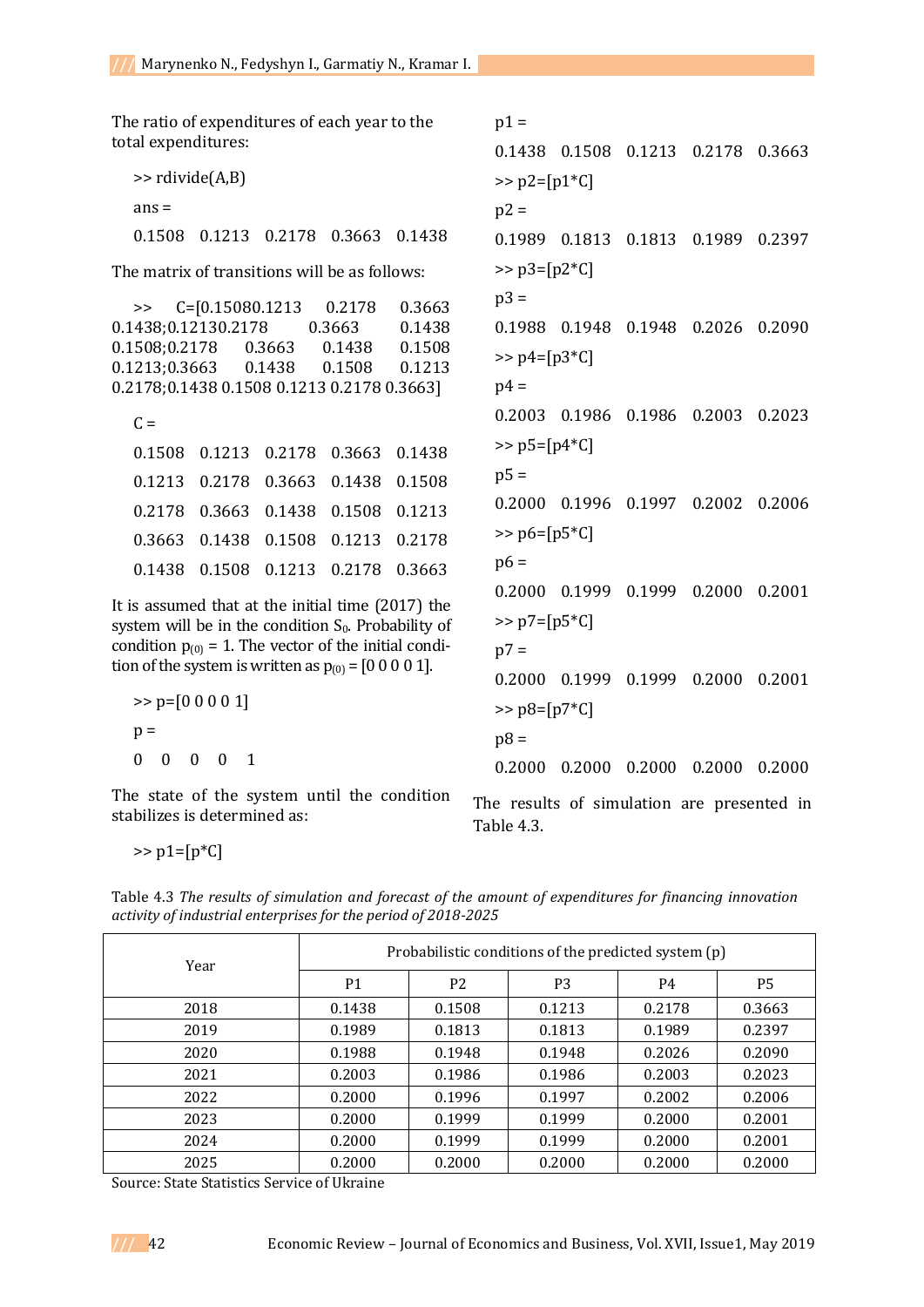According to the forecasting model of the total amount of expenditures for financing innovation activityof industrial enterprises based on the data for the period of 2013-2018, it can be concluded that financing of innovation activity of industrial enterprises will stabilize only in seven years – in 2025. We may state that this period is too long for the Ukrainian industry to develop.

The analysis of the experience of foreign countries (in particular Poland and Romania) made it possible to point out some difficulties concerning adaptation of industrial enterprises in the process of European integration. The Ukrainian situation is complicated by the military conflict in the East of the country, unstable economic situation, high levels of corruption, inefficiency and, obviously, inappropriate use of funds for modernization and development of industrial sector of the economy. Since industrial production represents the main share in the structure of the country's GDP, it should keep up with time and requires rapid renewal of fixed assets, rapid integration of scientific researches and developments into production process, and production of innovative competitive products.

Concerning improvement of investment and innovation activity of industrial enterprises in the forecast period, we recommend the following measures to be undertaken:

- to identify priority areas and develop a strategy for industrial development;
- to monitor exogenous and endogenous factors on the investment climate;
- to constantly evaluate the market situation due to the fact that innovation that successfully passed the stage of testing and production may not be accepted by the market and its production can be suspended;
- to plan and finance applied researches; for doing so it is important to create conditions for the joint development of applied researches and higher educational institutions;
- to introduce new innovative technologies and products on the basis of applied developments;
- to bring in effective patents for inventions;
- to carry out analysis and forecast of new product life cycle, as it happens that the life cycle of technology changes in time more often than the demand;
- to diversify production on-time;
- to improve the innovation management system;
- not to tear away scientific developments from the needs of industry;
- to create and support technological clusters.

These activities are major and extremely important for Ukrainian enterprises nowadays and they need to be implemented as quickly as possible in order to stabilize investments and inject funds into domestic industry. The use of modern economic and mathematical tools makes it possible to study the financial and economic indicators at both macro- and micro- levels deeper. The forecast of financial factors will allow to adjust the strategy of the national economy development.

The conducted researches have testified that the forecasting of indices of investment-innovation activity should be carried out on the basis of system approach, targeting, and goaloriented result, taking into account the hierarchy of goals on the basis of economic and mathematical methods.

## **5. CONCLUSION**

In 2014-2018, the socio-economic development of Ukraine was characterized by a decrease of industrial production in most regions, the outflow of investment capital, suspension of investment and innovation projects, and unsustainable export dynamics. The analysis of the dynamics of foreign economic flows between Ukraine and the EU testifies of a number of negative trends, including reduction of total investments from EU countries into the Ukrainian industry and the agrarian sector; reduction of the EU share

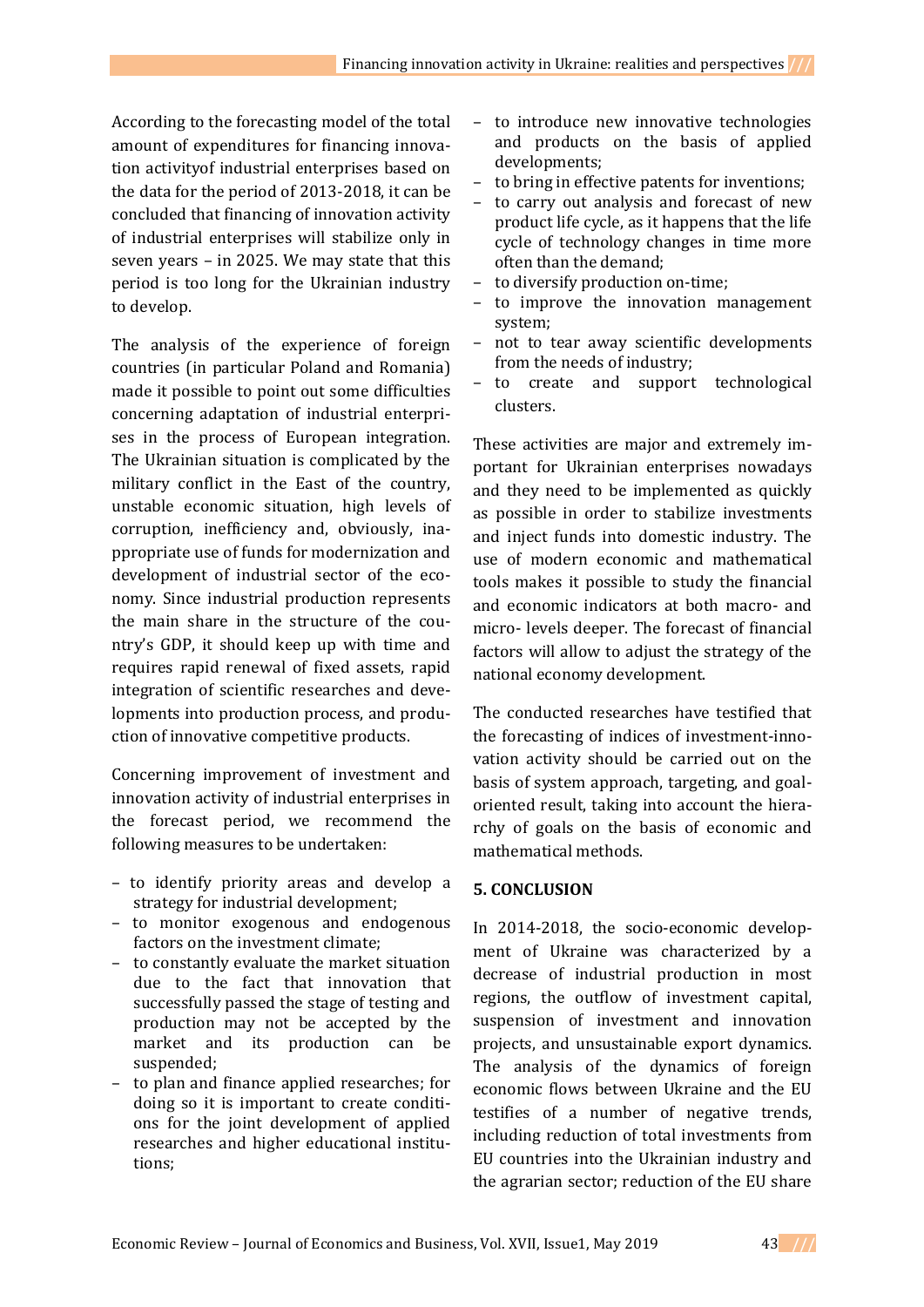in the structure of the total FDI into industry; deterioration of the geographical structure of FDI with the EU in industry due to the reduction of Germany's share, and the exit of offshores (Cyprus, partly the Netherlands) on the leading positions in the volume of investments attracted to industry; subordination of foreign trade with the EU to the objectives of providing EU countries with Ukrainian primary goods, and the use of Ukraine as a market for European high-tech products (Sobkevych *et al*., 2017).

The research on the basis of correlation-regression analysis between such financial factors as the total amount of expenditures for financing innovation activity of industrial enterprises and Ukraine's GDP in actual prices for 2013-2017 made it possible to estimate a sufficiently strong correlation between these indicators (the correlation coefficient is 1). This indicates that the positive dynamics of the increase in the total amount of expenditures for financing innovation activities of industrial enterprises will lead to the positive dynamics of Ukraine's GDP, which in turn will improve almost all indicators of the national economy's industry.

A practical value of this research is the application of a forecasting methodology on the basis of the Markov chain theory. It solves the consideration of stochastic factors of influence on financing innovation activitythat occur in economies, including political instability, natural disasters, change of social and economic system of the country, and other random processes that are not taken into account when applying classical methods of forecasting and estimating the prospects of country's economic development. The use of modern programming platforms allowed to make a conclusion that stabilization of the situation concerning financing innovation activity in Ukraine with the highest probability will take place in six years – in 2025.

The forecast presented in the paper makes it possible to monitor the financing of innovation activity of Ukraine's industrial enterprises and to make adjustments to possible increase of capital investments into economic activity.

## **REFERENCES**

- 1. Abrams, M. H. (1971) *The Mirror and the Lamp: Romantic Theory and the Critical Tradition*. Oxford: Oxford University Press.
- 2. Argentine-German Chamber of Industry and Commerce(2009) *Innovating in Times of Crisis. Innovation, Technology and its Protection* [Online]. Available from: [http://www.ahkargentina.com.ar/filead](http://www.ahkargentina.com.ar/fileadmin/ahk_argentinien/Descargas/Publicaciones/timesOfCrisis/Innovating_in_Times_of_Crisis.pdf) [min/ahk\\_argentinien/Descargas/Publica](http://www.ahkargentina.com.ar/fileadmin/ahk_argentinien/Descargas/Publicaciones/timesOfCrisis/Innovating_in_Times_of_Crisis.pdf) [ciones/timesOfCrisis/Innovating\\_in\\_Time](http://www.ahkargentina.com.ar/fileadmin/ahk_argentinien/Descargas/Publicaciones/timesOfCrisis/Innovating_in_Times_of_Crisis.pdf) s of Crisis.pdf [Accessed: 15 October 2018].
- 3. Bloomberg (2018) The *Bloomberg Innovation Index*[Online]. Available from: http:/[/www.bloomberg.com](http://www.bloomberg.com/) [Accessed: 06 January 2019].
- 4. Cornell University, INSEAD, & WIPO (2018): *The Global Innovation Index 2018: Energizing the World with Innovation*. Ithaca, Fontainebleau, and Geneva [Online].Available from[:https://-www.-glo](https://-www.-glo-balinovationindex.org/gii-2018-report)[balinovationindex.org/gii-2018](https://-www.-glo-balinovationindex.org/gii-2018-report) [report\[](https://-www.-glo-balinovationindex.org/gii-2018-report)Accessed: 18 November 2018].
- 5. Davies, Muriel & Buisine, Stéphanie (2018) *Innovation Culture in Organizations*. *Science, Technology and Innovation Culture* [Online]. Available from[:https://www.researchgate.net/publ](https://www.researchgate.net/publication/328263879) [ication/328263879](https://www.researchgate.net/publication/328263879) [Accessed: 25 January 2019]
- 6. Doliwa-Klepacka, A. & Doliwa-Klepacka, Z.M. (2008) *Czonkowstwo w Unii Europejskiej*. Biaostok: Temida 2.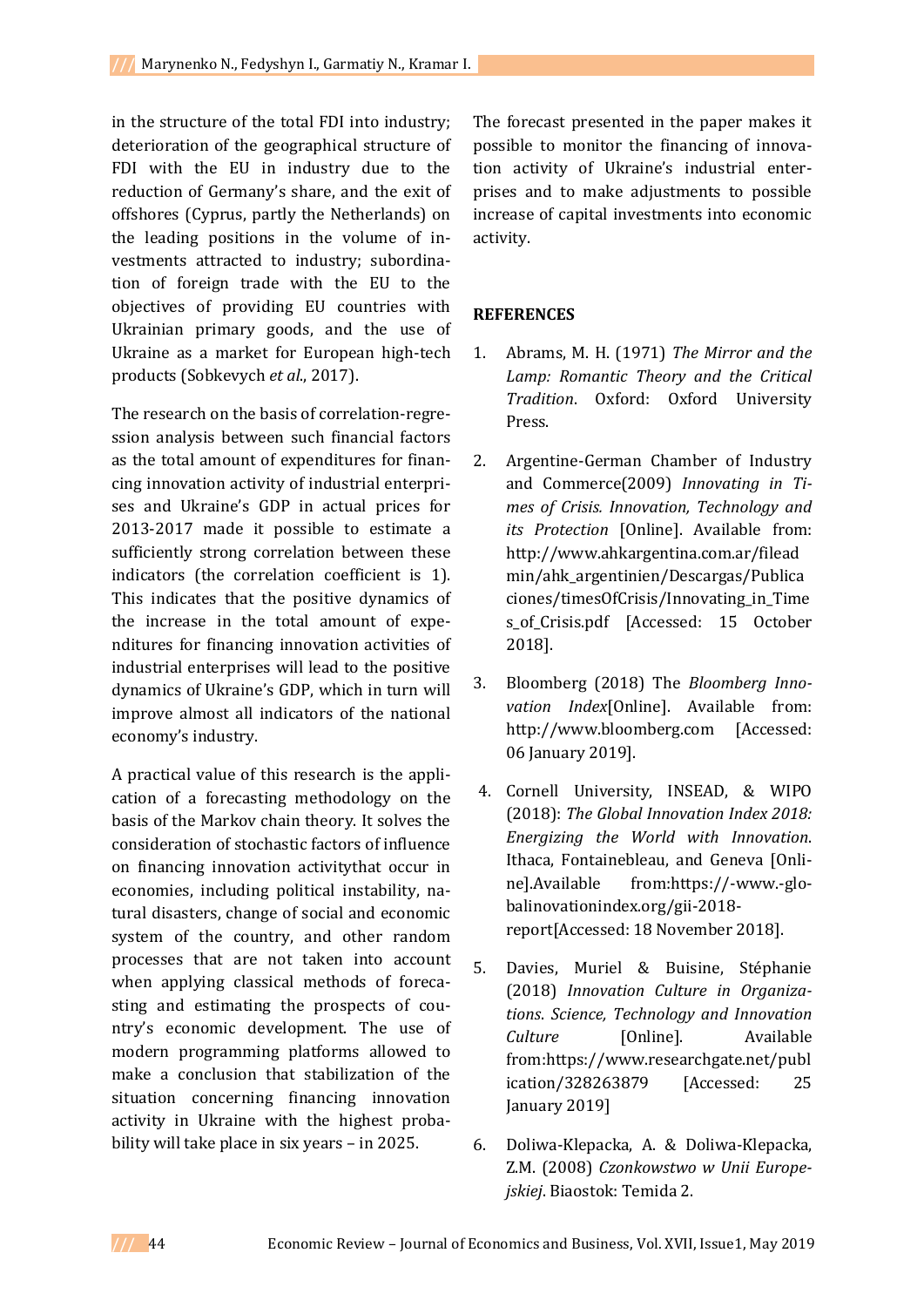- 7. Fedyshyn, І.B. (2017) The role of macroeconomic factors in the development of Ukraine. Their analysis and assessment. *Bulletin of Dnipropetrovsk University.*11 (1), pp. 31-37.
- 8. Gault, F. (2016) Defining and Measuring Innovation in all Sectors of the Economy: Policy Relevance. *OECD Blue Sky Forum III*. Ghent, Belgium, 19-21 September 2016 [Online]. Available from[:https:](https://www1.oecd.org/sti/008%20-%20BS3%202016%20GAULT%20Extending%20the%20measurement%20of%20innovation%20.pdf) [//www1.oecd.org/sti/008%20-](https://www1.oecd.org/sti/008%20-%20BS3%202016%20GAULT%20Extending%20the%20measurement%20of%20innovation%20.pdf) [%20BS3%202016%20GAULT%20Extend](https://www1.oecd.org/sti/008%20-%20BS3%202016%20GAULT%20Extending%20the%20measurement%20of%20innovation%20.pdf) [ing%20the%20measurement%20of%20i](https://www1.oecd.org/sti/008%20-%20BS3%202016%20GAULT%20Extending%20the%20measurement%20of%20innovation%20.pdf) [nnovation%20.pdf](https://www1.oecd.org/sti/008%20-%20BS3%202016%20GAULT%20Extending%20the%20measurement%20of%20innovation%20.pdf) [Accessed: 10 November, 2018].
- 9. [Hladynets,](http://irbis-nbuv.gov.ua/cgi-bin/irbis_nbuv/cgiirbis_64.exe?Z21ID=&I21DBN=UJRN&P21DBN=UJRN&S21STN=1&S21REF=10&S21FMT=fullwebr&C21COM=S&S21CNR=20&S21P01=0&S21P02=0&S21P03=A=&S21COLORTERMS=1&S21STR=%D0%93%D0%BB%D0%B0%D0%B4%D0%B8%D0%BD%D0%B5%D1%86%D1%8C%20%D0%9D$) N.Yu. (2014) Forecasting of innovative development of Ukrainian industry. *Business Inform.* 4, pp. 147-152.
- 10. Ilyash, O. & Dzhadan, I. & Ostasz, G. (2018) The influence of the industry's innovation activities indices on the industrial products' revenue of Ukraine. *Economics and Sociology*. 11(4), pp. 317-331.
- 11. Kałużyńska, M.&Smyk, K. &Wiśniewski, J. (2009) *5 lat Polski w Unii Europejskiej*. Warszawa : Urząd Komitetu Integracji Europejskiej. Departament Analiz i Strategii.
- 12. [Khariv, P. S.&](http://www.irbis-nbuv.gov.ua/cgi-bin/irbis_nbuv/cgiirbis_64.exe?Z21ID=&I21DBN=UJRN&P21DBN=UJRN&S21STN=1&S21REF=10&S21FMT=fullwebr&C21COM=S&S21CNR=20&S21P01=0&S21P02=0&S21P03=A=&S21COLORTERMS=1&S21STR=%D0%A5%D0%B0%D1%80%D1%96%D0%B2%20%D0%9F$) Mykytiuk, P.P. (2014) Analysis of the state of innovation development of industrial enterprises and ways of its stimulation. *Economic analysis*. 16(2), pp. 187-195.
- 13. Khariv, P.S. & Chornyi, R.S. (*Ed*.) (2015) *[Innovative development of industrial en](http://library.tneu.edu.ua/images/stories/praci_vukladachiv/%D0%A4%D0%B0%D0%BA%D1%83%D0%BB%D1%8C%D1%82%D0%B5%D1%82%20%D0%95%D0%A3/%D0%9A%D0%B0%D1%84%D0%95%D0%9F%D1%96%D0%9A/%D0%A5%D0%B0%D1%80%D1%96%D0%B2%20%D0%9F.%20%D0%A1/book/%D0%86%D0%BD%D0%BD%D0%BE%D0%B2%D0%B0%D1%86%D1%96%D0%B9%D0%BD%D0%B9%20%D1%80%D0%BE%D0%B7%D0%B2%D0%B8%D1%82%D0%BE%D0%BA%20%D0%BF.pdf)[terprises in the context of increasing the](http://library.tneu.edu.ua/images/stories/praci_vukladachiv/%D0%A4%D0%B0%D0%BA%D1%83%D0%BB%D1%8C%D1%82%D0%B5%D1%82%20%D0%95%D0%A3/%D0%9A%D0%B0%D1%84%D0%95%D0%9F%D1%96%D0%9A/%D0%A5%D0%B0%D1%80%D1%96%D0%B2%20%D0%9F.%20%D0%A1/book/%D0%86%D0%BD%D0%BD%D0%BE%D0%B2%D0%B0%D1%86%D1%96%D0%B9%D0%BD%D0%B9%20%D1%80%D0%BE%D0%B7%D0%B2%D0%B8%D1%82%D0%BE%D0%BA%20%D0%BF.pdf)  [efficiency of their activities](http://library.tneu.edu.ua/images/stories/praci_vukladachiv/%D0%A4%D0%B0%D0%BA%D1%83%D0%BB%D1%8C%D1%82%D0%B5%D1%82%20%D0%95%D0%A3/%D0%9A%D0%B0%D1%84%D0%95%D0%9F%D1%96%D0%9A/%D0%A5%D0%B0%D1%80%D1%96%D0%B2%20%D0%9F.%20%D0%A1/book/%D0%86%D0%BD%D0%BD%D0%BE%D0%B2%D0%B0%D1%86%D1%96%D0%B9%D0%BD%D0%B9%20%D1%80%D0%BE%D0%B7%D0%B2%D0%B8%D1%82%D0%BE%D0%BA%20%D0%BF.pdf)*: *monograph.*[Novovolynsk: Business](http://library.tneu.edu.ua/images/stories/praci_vukladachiv/%D0%A4%D0%B0%D0%BA%D1%83%D0%BB%D1%8C%D1%82%D0%B5%D1%82%20%D0%95%D0%A3/%D0%9A%D0%B0%D1%84%D0%95%D0%9F%D1%96%D0%9A/%D0%A5%D0%B0%D1%80%D1%96%D0%B2%20%D0%9F.%20%D0%A1/book/%D0%86%D0%BD%D0%BD%D0%BE%D0%B2%D0%B0%D1%86%D1%96%D0%B9%D0%BD%D0%B9%20%D1%80%D0%BE%D0%B7%D0%B2%D0%B8%D1%82%D0%BE%D0%BA%20%D0%BF.pdf)  [Internet Tsentr.](http://library.tneu.edu.ua/images/stories/praci_vukladachiv/%D0%A4%D0%B0%D0%BA%D1%83%D0%BB%D1%8C%D1%82%D0%B5%D1%82%20%D0%95%D0%A3/%D0%9A%D0%B0%D1%84%D0%95%D0%9F%D1%96%D0%9A/%D0%A5%D0%B0%D1%80%D1%96%D0%B2%20%D0%9F.%20%D0%A1/book/%D0%86%D0%BD%D0%BD%D0%BE%D0%B2%D0%B0%D1%86%D1%96%D0%B9%D0%BD%D0%B9%20%D1%80%D0%BE%D0%B7%D0%B2%D0%B8%D1%82%D0%BE%D0%BA%20%D0%BF.pdf)
- 14. Kogabayev, T. & Maziliauskas, A. (2017) The definition and classification of innovation. *Holistica.* 8 (1), pp. 59-72.
- 15. Kornyliuk, R. & Kharlamov, P. & Shyshatskyi, Ye. (2016) *Save the Future: the First Rating of Innovation Companies in Ukraine* [Online]. Available from[:http://forbes.net.ua/ua/magazine/f](http://forbes.net.ua/ua/magazine/forbes/1416757-vryatuvati-majbutne-pershij-rejting-innovacijnih-kompanij-ukrayini) [orbes/1416757-vryatuvati-majbutne](http://forbes.net.ua/ua/magazine/forbes/1416757-vryatuvati-majbutne-pershij-rejting-innovacijnih-kompanij-ukrayini)[pershij-rejting-innovacijnih-kompanij](http://forbes.net.ua/ua/magazine/forbes/1416757-vryatuvati-majbutne-pershij-rejting-innovacijnih-kompanij-ukrayini)[ukrayini](http://forbes.net.ua/ua/magazine/forbes/1416757-vryatuvati-majbutne-pershij-rejting-innovacijnih-kompanij-ukrayini) [Accessed: 30 October 2018].
- 16. Levitt, T. (1966) Innovative imitation. *Journal of Harvard Business Review.* [Online]. Available from: [https://hbr.org/1966/](https://hbr.org/1966/%2009/)  [09/i](https://hbr.org/1966/%2009/)nnovative-imitation. [Accessed: 3 October 2019].
- 17. Lozhechkin, V.S. (2012) To the issue of the eighth anniversary of Poland's stay in the EU. *Hrani.* 7 (87), pp. 15-19.
- 18. Manuel d'Oslo (1992) *La Mesure des Activités Scientifiques et Technologiques Principes Directeurs Proposés Pour le Receuil et L'interprétation des Données sur L'innovation Technologigique* [Online]. Available from: [https://www.oecd.org/fr/sti/inno/](https://www.oecd.org/fr/sti/inno/%202367523.pdf)  [2367523.pdf](https://www.oecd.org/fr/sti/inno/%202367523.pdf) [Accessed: 22 October 2018].
- 19. [National energy and utilities](http://www.nerc.gov.ua/) regulatory [commission of Ukraine](http://www.nerc.gov.ua/) (2018) *Retail electricity tariffs for non-residential consumersin 2018* [Online]. Available from[:http://www.nerc.gov.ua/?id=13844](http://www.nerc.gov.ua/?id=13844) [Accessed: 04 January 2019].
- 20. NJSC "Naftogaz"of Ukraine(2018) *Price list for natural gas in 2018* [Online]. Available from[:http://www.naftogaz.com/](http://www.naftogaz.com/%20www/3/nakweb.nsf/0/486E117B34CF13EEC2257BCE0041B995?OpenDocument)  [www/3/nakweb.nsf/0/486E117B34CF1](http://www.naftogaz.com/%20www/3/nakweb.nsf/0/486E117B34CF13EEC2257BCE0041B995?OpenDocument) [3EEC2257BCE0041B995?OpenDocument](http://www.naftogaz.com/%20www/3/nakweb.nsf/0/486E117B34CF13EEC2257BCE0041B995?OpenDocument) [Accessed: 04 January 2019].
- 21. Oslo Manual (1997) *The Measurement of Scientific and Technological Activities. Proposed Guidelines for Collecting and Interpreting Technological Innovation Data, 2nd Edition*, *OECD/Eurostat* [Online]. Available